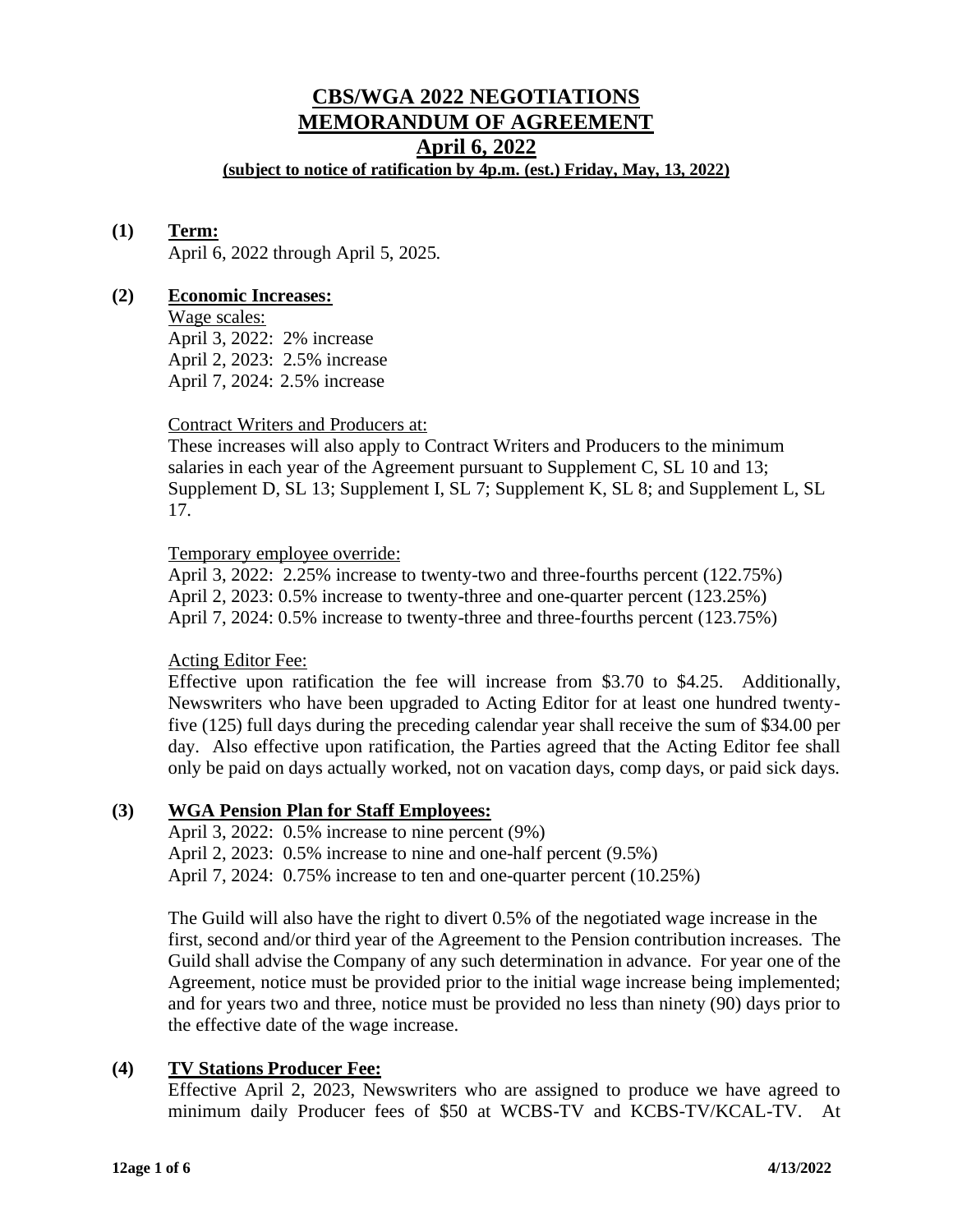WBBM-TV, the minimum daily Producer fee will increase to: \$40 effective April 3, 2022; \$45 effective April 2, 2023 and \$50 effective April 7, 2024.

If a Newswriter is upgraded to serve as solely the Executive Producer or Senior Producer of a program, at a minimum he/she will be entitled to the Producer fee listed above.

# **(5) Severance:**

The Parties agreed to eliminate the fourteen (14) day notice of requirement to the Guild, as required by Article X.A. of the National Agreement. It is understood by the Parties that this does not eliminate the two (2) weeks' notice requirement, or pay in lieu of notice, to an employee pursuant to Article XI.B. of the National Agreement.

The Parties have also agreed that a general release is required to receive any severance under Article XI.A. of the National Agreement.

# **(6) Severance for Staff Employees**:

The Parties agreed to a revise the severance schedule provided for in Article XI.A. The severance schedule for staff employees now reads as follows:

| <b>Length of Service</b> | <b>Amount of Severance Pay</b> |
|--------------------------|--------------------------------|
| $0 - 3$ months           | $\theta$                       |
| $3 - 6$ months           | 2 weeks                        |
| $6 - 12$ months          | 3 weeks                        |
| 12 months $-2$ years     | 4 weeks                        |
| $2 - 3$ years            | 5 weeks                        |
| $3 - 4$ years            | 6 weeks                        |
| $4 - 5$ years            | 7 weeks                        |
| $5 - 6$ years            | 8 weeks                        |
| $6 - 7$ years            | 9 weeks                        |
| $7 - 8$ years            | 10 weeks                       |
| $8 - 9$ years            | 12 weeks                       |
| $9 - 10$ years           | 13 weeks                       |
| $10 - 11$ years          | 15 weeks                       |
| $11 - 12$ years          | 16 weeks                       |
| $12 - 13$ years          | 17 weeks                       |
| $13 - 14$ years          | 18 weeks                       |
| $14 - 15$ years          | 20 weeks                       |
| $15 - 16$ years          | 22 weeks                       |
| 16 or more years         | 24 weeks                       |
|                          |                                |

# **(7) Severance for Temporary Employees:**

The Company agreed to provide severance pay for all eligible Temporary Employees covered under this Agreement and to modify its applicable supplements by inserting the following:

"Temporary Employees covered under this Agreement and its applicable supplements who have been 'continuously employed' (as defined below) for five (5) or more consecutive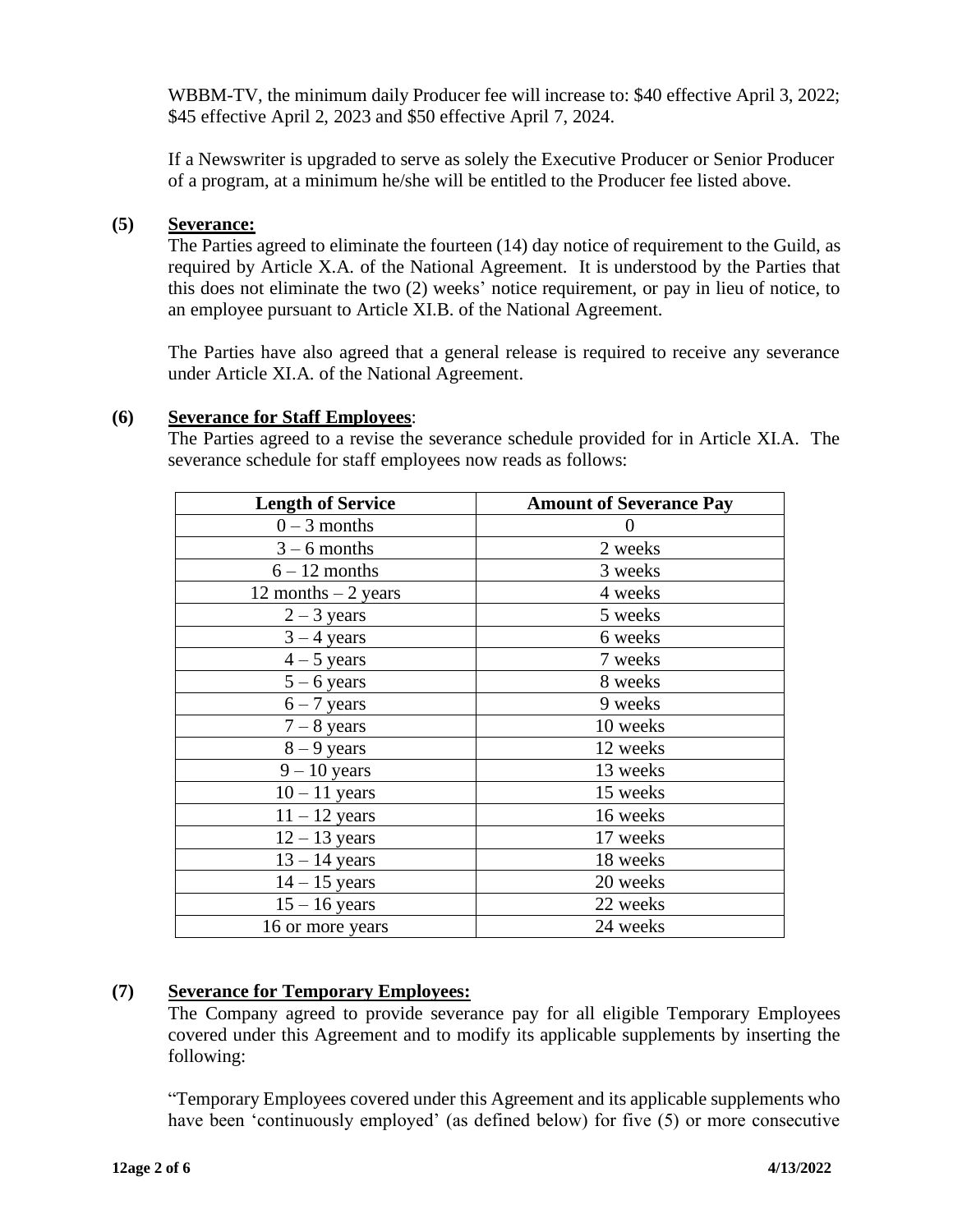| <b>Years Continuously Employed*</b> | <b>Number of weeks of Severance Pay</b> |
|-------------------------------------|-----------------------------------------|
| $5-6$                               |                                         |
|                                     |                                         |
| 7-8                                 |                                         |
| 8-9                                 |                                         |
| $9-10$                              |                                         |
| years or more                       |                                         |

years, who are separated from employment for reasons other than cause, shall be entitled to severance pay based upon the chart below:

'Continuously employed' shall mean two hundred (200) or more work days, or sixteen hundred (1,600) hours worked, in a calendar year. It is understood that an employee shall be considered "continuously employed" even if in a given year their work days are less than 200 because of a legitimate leave of absence for illness, disability, or parenting.

Once an employee has received severance pay pursuant to this provision, they shall thereafter be a new employee for severance pay purposes and future computation of years 'continuously employed' shall apply only to employment by the Company following their receipt of severance pay. In order to receive severance pay, the employee must sign a release prepared by the Company."

# **(8) Network Radio Scope:**

The Parties Agreed to update the Managerial titles from "Editorial Manager" to "Executive Editor", and from "General Manager" to "Executive Producer"

# **(9) Cancellation of Calls for Temporary Employees**:

The Parties agree that the Company may cancel a call with forty-eight (48) hours' notice.

# **(10) Comp Days for Temporary Employees:**

The Parties agreed to expand the definition of "continuous employment" to include 200 or more days of work, or *sixteen hundred (1,600) hours* worked in a calendar year.

# **(11) Sick Time for Temporary Employees (Los Angeles)**:

The Parties agreed to provide earned Paid Sick Time in accordance with Los Angeles' Minimum wage law, which provides that employees must be able to accrue Paid Sick Time at a rate of one (1) hour of Paid Sick Time per thirty (30) hours worked, up to a cap of forty-eight (48) hours (6 days), and must be able to carryover up to seventy-two (72) hours (9 days) of Paid Sick Time from one year to the next. The Parties also agreed to expand the definition of "continuous employment" to include 200 or more days of work, or *sixteen hundred (1,600) hours* worked in a calendar year.

# **(12) Parental Leave for Temporary Employees:**

The Company shall provide eligible Temporary employees with Parental Leave (Maternity/Paternity Leave) in accordance with Article VIII.C of the National Staff Agreement, provided that the Temporary Employee has been "continuously employed" with the Company for at least five (5) years. "Continuously employed" shall mean 200 days worked or sixteen hundred (1,600) hours worked in a calendar year.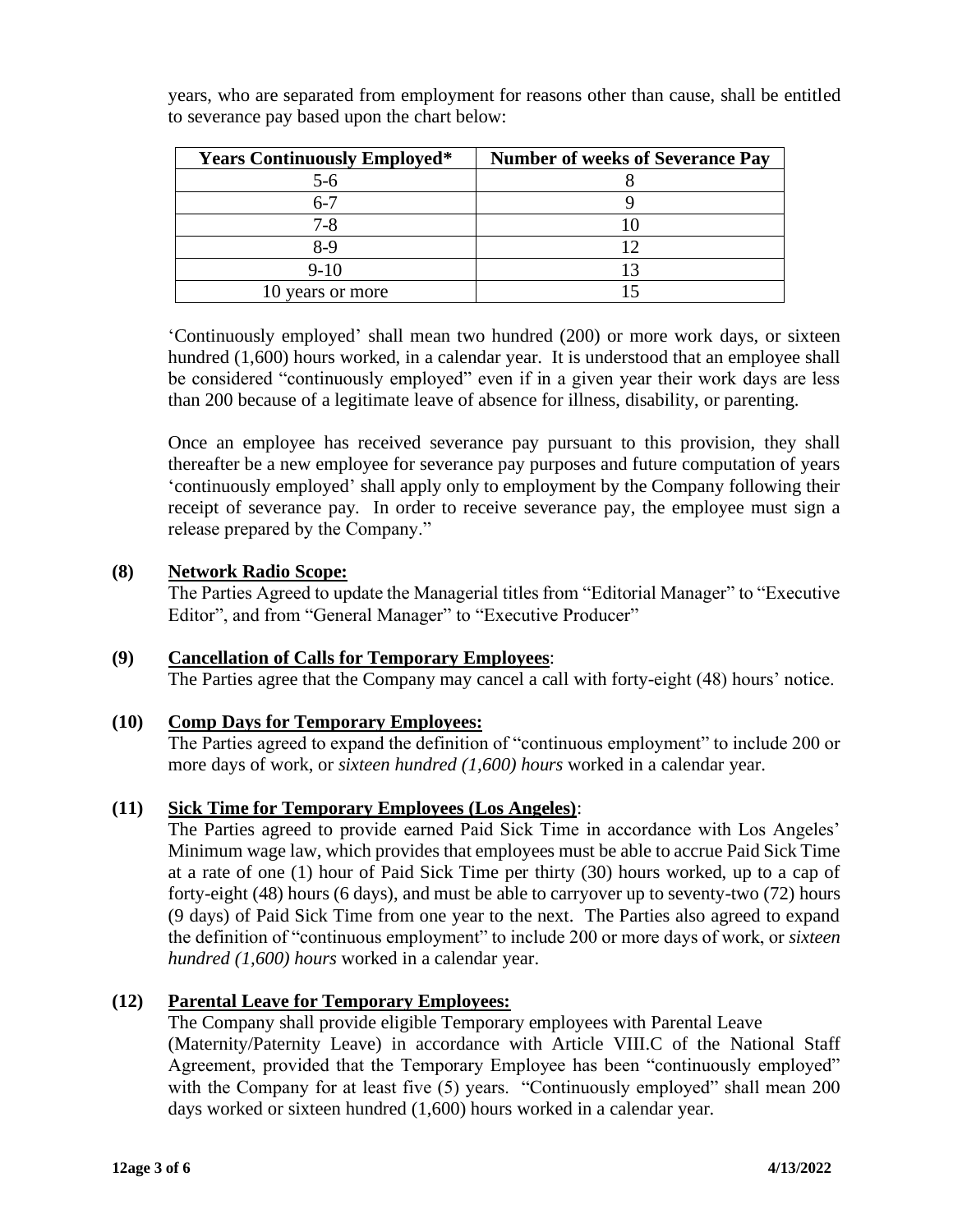# **(13) Paramount + and Eye Learn**:

Temporary employees who have worked at least 100 days or eight hundred (800) hours in the previous calendar year, shall be eligible for a subscription to Paramount + and access to Eye Learn (now known as "Propel: Paramount Learning") on the same basis as Staff Employees.

# **(14) Diversity Committee (See Attached Sideletter):**

The Parties agreed to revise the current Diversity Committee Sideletter (Sideletter 21). Sideletter 21 now reads as follows:

"The Company agrees, upon request from the Guild, to set up semi-annual meetings with Guild representatives to discuss diversity in hiring and ongoing concerns of the Guild regarding a diverse work force. Such meeting will be attended by representatives from the Company's Labor Relations and Diversity and Inclusion departments. The parties agree that they will work cooperatively and in good faith toward mutual goals. Additional meetings may be scheduled by mutual agreement of the Company and the Guild.

The Company and Guild representatives of the Diversity Committee shall jointly identify specific initiatives to be funded and agree upon reasonable funding for the Diversity Committee, requests for which shall be reviewed by the Company consistent with its procedures for Company employee resource groups.

The Diversity Committee shall discuss such issues as recruitment, retention, advancement and mentorship, and the composition of the current Employer workforce, including at the shop levels, and opportunities for trainings and initiatives (e.g., unconscious bias training) that support the goals of the Diversity Committee. The parties agree that they will work cooperatively and in good faith toward mutual goals. Additional meetings may be scheduled by mutual agreement of the Parties."

# **(15) Juneteenth (June 19):**

As of 2022, employees covered under this Agreement and its Supplements shall have the option of substituting Juneteenth (June 19) for any of the Holidays listed in applicable agreements/supplements, provided that they notify Management in writing, by December 1 of the preceding year. For 2022, employees must notify Management in writing by May 1, 2022, whether they will be observing Juneteenth (June 19) as a Holiday. If an employee works on Juneteenth they shall receive any premium pay that would have been owed had they worked on the holiday that they substituted for Juneteenth.

# **(16) Bargaining Unit Lists (See Attached Sideletter)**:

The Parties agreed to add a new Sideletter to the Agreement regarding Bargaining Unit Lists. The Sideletter reads as follows:

"Once every quarter, the Company will provide to the Union a list of all unit employees, including their dates of hire, job titles, compensation, enrollment status in the WGA Pension and Health Plans, and, to the extent these are available to the Company, addresses, cell phone numbers, and email addresses."

# **(17) Work From Home/Return to Office (See Attached Unpublished Sideletter)**: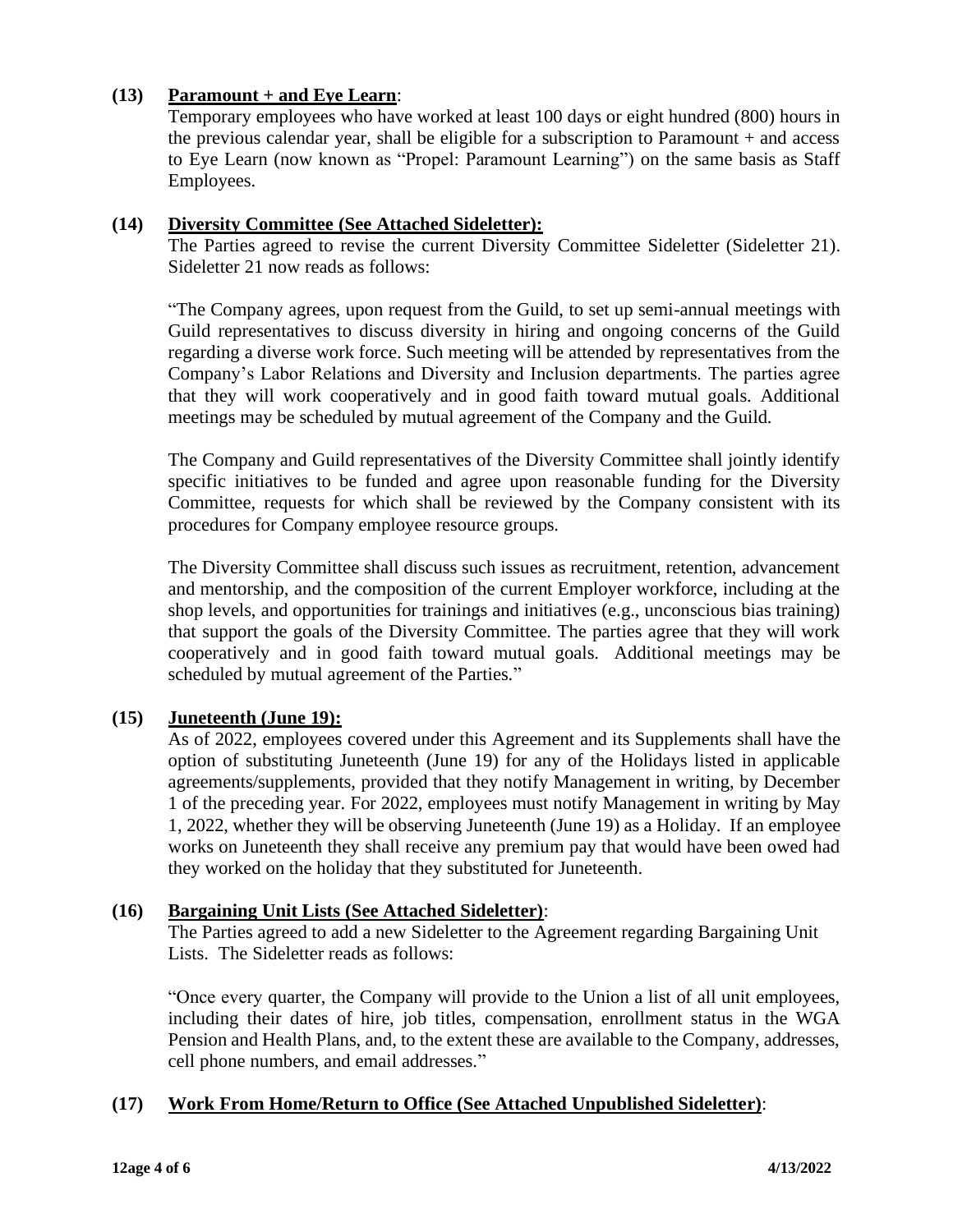The Parties agreed to an Unpublished Sideletter regarding Work from Home/Return to Office. The Sideletter reads as follows:

"During the course of the negotiations for the successor agreement to the parties' 2019- 2022 National Agreement, the parties discussed in detail work from home assignments. The Guild detailed the reasons for its belief that technology has provided new and different ways that allow work to be performed from home, with benefits to employees such as reduced commuting expenses and work-life flexibility. The Company advised the Guild that, per Company Policy, should an employee believe their individual circumstances warrants a request to permit them to work from home, such employee may raise the issue with their manager and/or Human Resources for consideration in accordance with Company Policy. Employees who have questions regarding the Company's decision on their work from home requests may contact the Guild. However, the decision of whether the employee shall be permitted to work from home shall solely rest with the Company.

All employees who are approved to work from home shall be subject to reimbursement of work expenses for working from home pursuant to Company policy and applicable law."

# **ACCEPTED AND AGREED:**

-<br>DocuSianed by:

 $-$ FEBOB9FA945C410

Sheldon Kasdan Lowell Peterson Executive Vice President Executive Director

**DATE:** 4/13/2022 5/13/2022

# **CBS BROADCASTING INC. WRITERS GUILD OF AMERICA, EAST, INC.**

DocuSigned by:

\_\_\_\_\_\_\_\_\_\_\_\_\_\_\_\_\_\_\_\_\_\_\_\_\_\_ \_\_\_\_\_\_\_\_\_\_\_\_\_\_\_\_\_\_\_\_\_\_\_\_\_\_

Attachments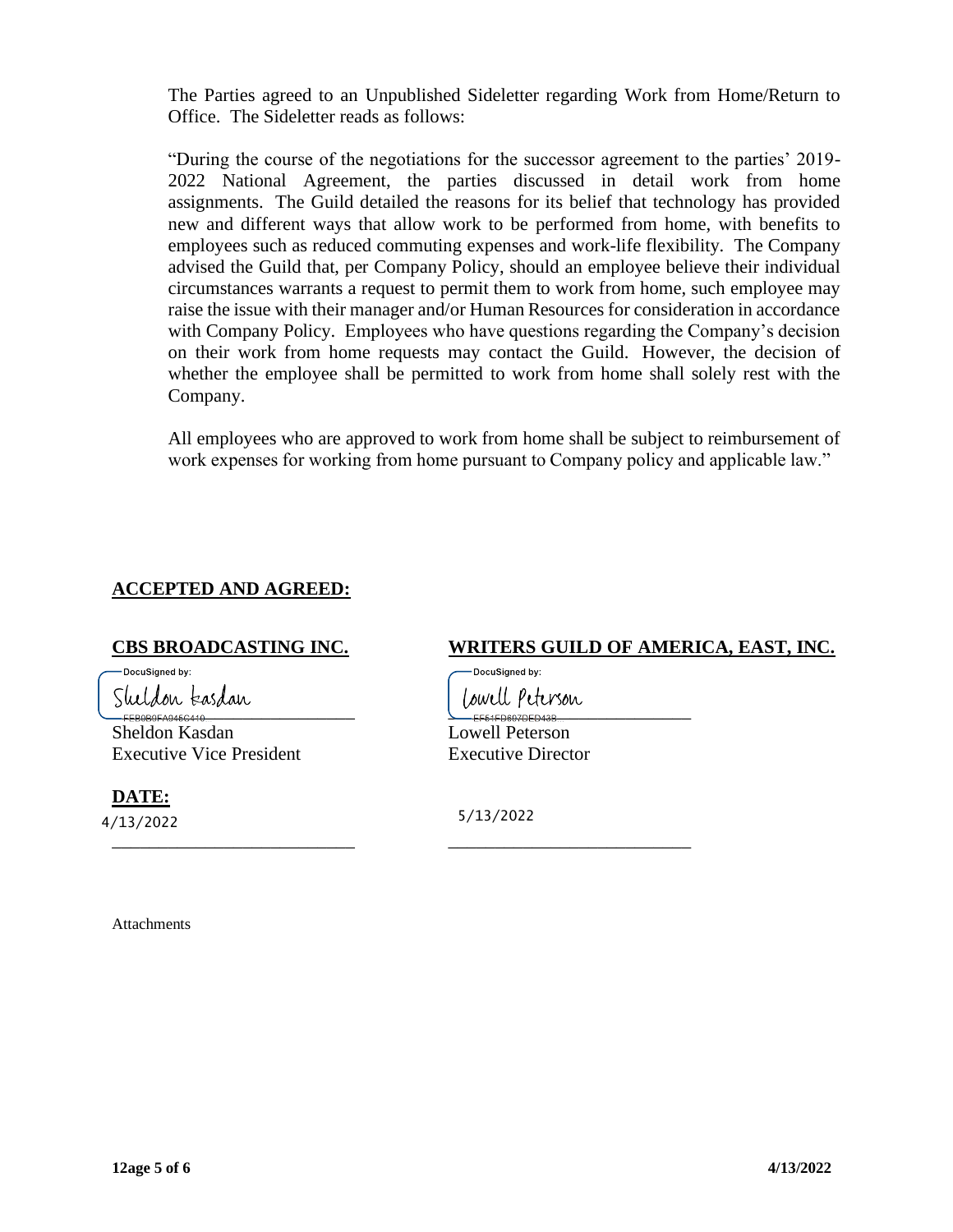# **Addendum Discussion Items/Housekeeping Items**

# **(1) Hazard Pay**:

The Parties agreed to negotiate Hazard Pay in the future, should the Guild request to.

# **(2) Newspath Hyphenates**:

The Parties agree to discuss Hyphenates at Newspath once the Newspath plans are finalized.

# **(3) Network Promo Apprenticeship Program**: The Parties agreed to discuss an Apprenticeship program at Network Promo.

## **(4) Housekeeping Items**:

a) Seniority List Sideletters: The Parties will update the Seniority Lists during the drafting of the new Agreement.

b) Update CBS Benefit Plan Names: The Company will update the current Benefit Plan names during the drafting of the new Agreement.

c) Comp Day Expiration: The Parties agree to add the Comp Day expiration language that was agreed to during the 2016 negotiations to the new Agreement.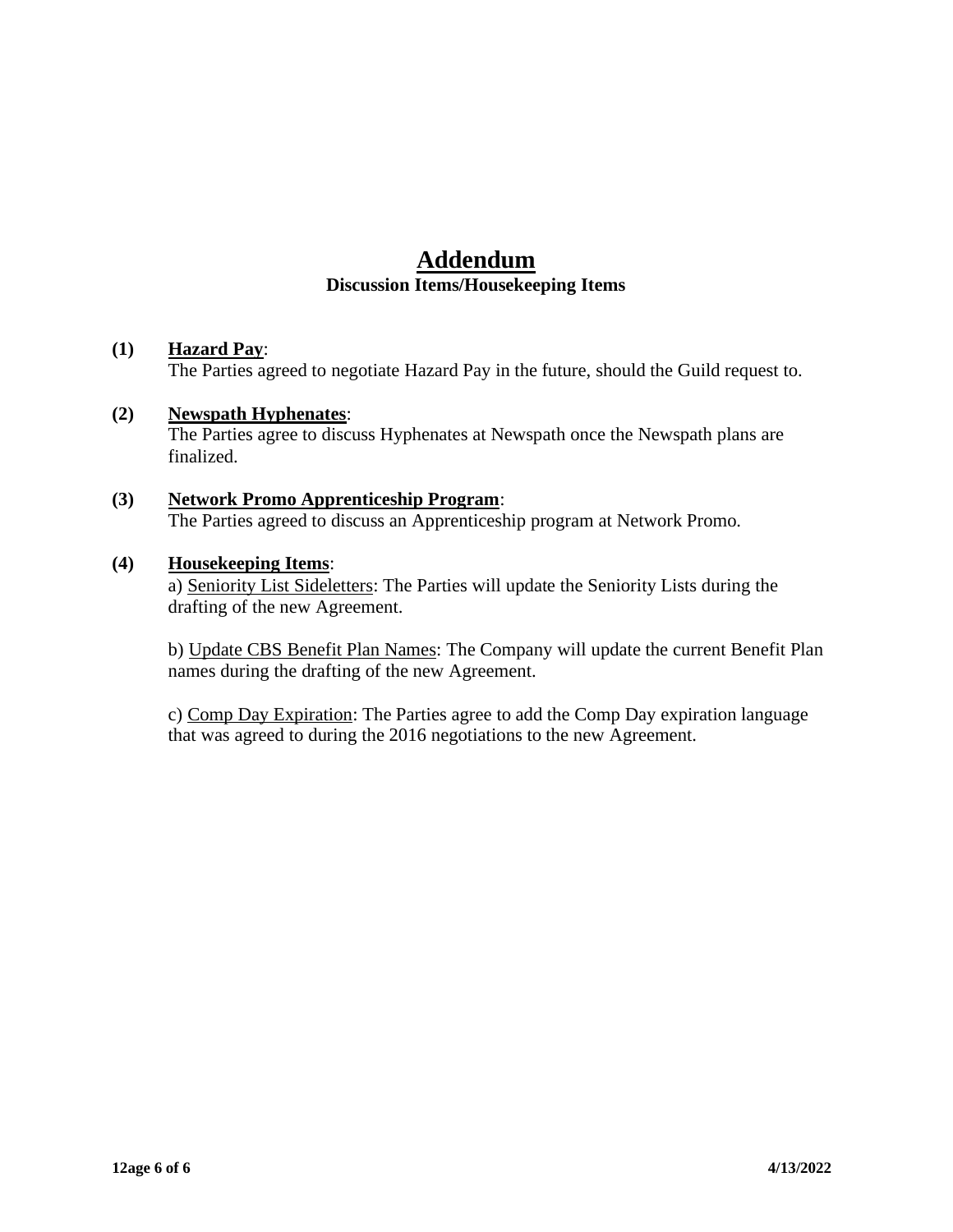# **DocuSign**

### **Certificate Of Completion**

Envelope Id: E2759BBB3D7745F1807E5CD3AD509422 Status: Completed Subject: Please DocuSign: CBS-WGA 2022 Negotiations - MOA (2022-4-13)(f).pdf Source Envelope: Document Pages: 6 Signatures: 1 Signatures: 1 Envelope Originator: Certificate Pages: 1 **Initials: 0** Initials: 0 **Initials: 0** Karen Deming AutoNav: Enabled EnvelopeId Stamping: Disabled Time Zone: (UTC-08:00) Pacific Time (US & Canada)

### **Record Tracking**

Status: Original 4/13/2022 10:26:48 AM

Sheldon Kasdan Sheldon.kasdan@cbs.com EVP Labor Relations Corporate Human Resources Security Level: Email, Account Authentication (None)

**Electronic Record and Signature Disclosure:**  Not Offered via DocuSign

Holder: Karen Deming karen.deming@cbs.com

### **Signer Events Signature Timestamp** DocuSigned by: Sheldon kasdan

FEB0B9FA945C410...

Signature Adoption: Pre-selected Style Signed by link sent to Sheldon.kasdan@cbs.com Using IP Address: 129.228.213.102

4024 Radford Avenue Studio City, CA 91604 karen.deming@cbs.com IP Address: 170.20.96.5

#### Location: DocuSign

Sent: 4/13/2022 10:28:59 AM Viewed: 4/13/2022 10:36:44 AM Signed: 4/13/2022 10:37:00 AM

| In Person Signer Events             | <b>Signature</b> | Timestamp             |
|-------------------------------------|------------------|-----------------------|
| <b>Editor Delivery Events</b>       | <b>Status</b>    | Timestamp             |
| <b>Agent Delivery Events</b>        | <b>Status</b>    | Timestamp             |
| <b>Intermediary Delivery Events</b> | <b>Status</b>    | Timestamp             |
| <b>Certified Delivery Events</b>    | <b>Status</b>    | Timestamp             |
| <b>Carbon Copy Events</b>           | <b>Status</b>    | <b>Timestamp</b>      |
| <b>Witness Events</b>               | <b>Signature</b> | Timestamp             |
| <b>Notary Events</b>                | <b>Signature</b> | Timestamp             |
| <b>Envelope Summary Events</b>      | <b>Status</b>    | <b>Timestamps</b>     |
| <b>Envelope Sent</b>                | Hashed/Encrypted | 4/13/2022 10:28:59 AM |
| <b>Certified Delivered</b>          | Security Checked | 4/13/2022 10:36:44 AM |
| <b>Signing Complete</b>             | Security Checked | 4/13/2022 10:37:00 AM |
| Completed                           | Security Checked | 4/13/2022 10:37:00 AM |
| <b>Payment Events</b>               | <b>Status</b>    | <b>Timestamps</b>     |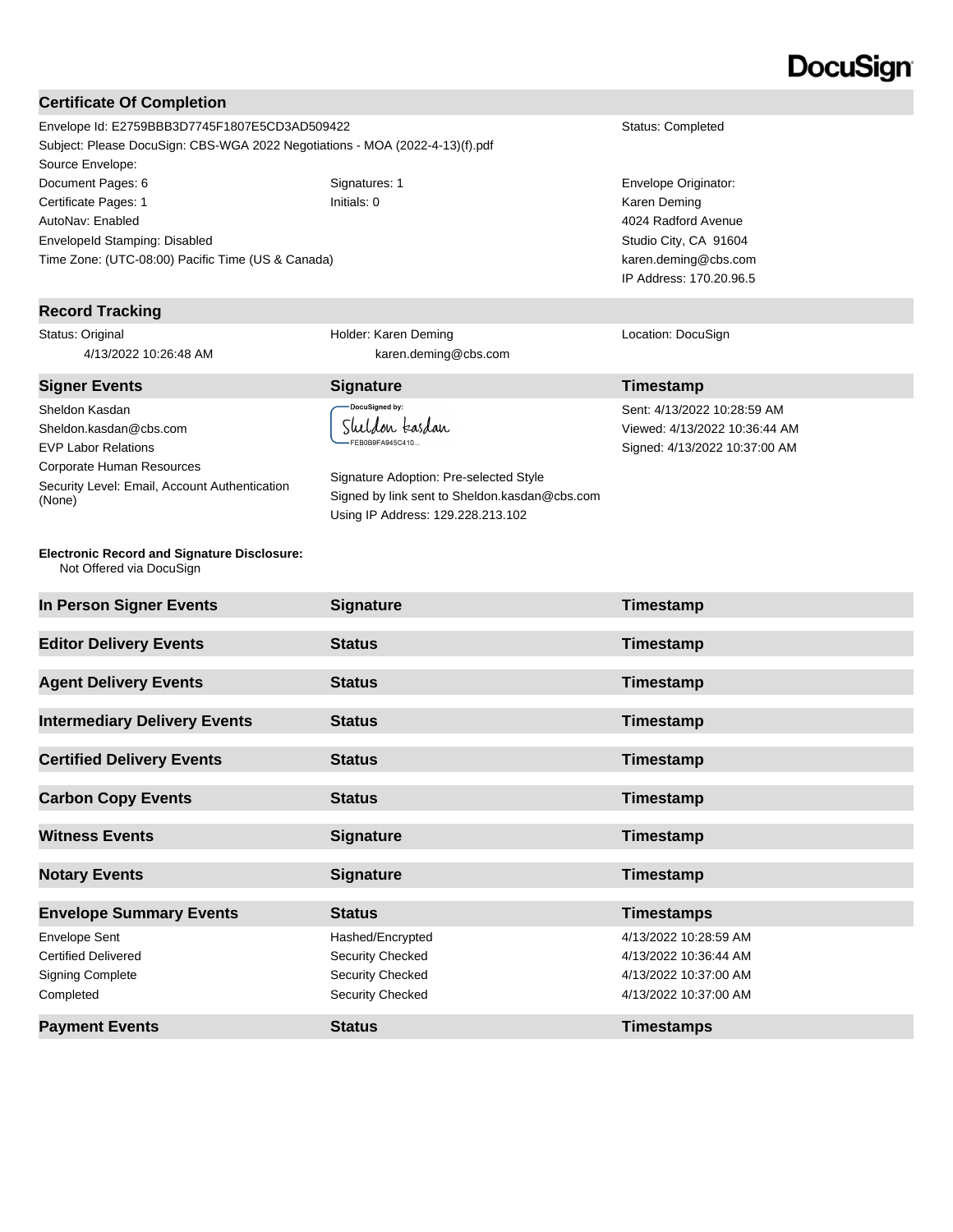# **DocuSign**

#### **Certificate Of Completion**

Envelope Id: 452125923D224007BCE010C43CC97A22 Status: Completed Subject: Please\_DocuSign\_CBS-WGA\_2022\_Negotiations\_-\_.pdf Source Envelope: Document Pages: 7 Signatures: 1 Signatures: 1 Envelope Originator: Certificate Pages: 4 **Initials: 0** Initials: 0 **Initials: 0** Karen Deming AutoNav: Enabled EnvelopeId Stamping: Disabled Time Zone: (UTC-08:00) Pacific Time (US & Canada)

### **Record Tracking**

Status: Original 4/13/2022 10:45:36 AM

## **Signer Events Signature CONSISTENT <b>Signature Timestamp**

Lowell Peterson lpeterson@wgaeast.org Executive Director Writers Guild of America, East Security Level: Email, Account Authentication (None)

#### **Electronic Record and Signature Disclosure:**  Accepted: 5/13/2022 7:17:55 AM

ID: 74b54bee-1125-4343-90ea-81fa22d6c44c

Holder: Karen Deming karen.deming@cbs.com

# DocuSigned by:

Lowell Peterson EF51FD697DED43B.

Signature Adoption: Pre-selected Style Signed by link sent to lpeterson@wgaeast.org Using IP Address: 96.232.88.124

4024 Radford Avenue Studio City, CA 91604 karen.deming@cbs.com IP Address: 170.20.96.5

#### Location: DocuSign

Sent: 4/13/2022 10:48:16 AM Viewed: 5/13/2022 7:17:55 AM Signed: 5/13/2022 7:18:16 AM

| In Person Signer Events                                                                    | <b>Signature</b>                                                             | Timestamp                                                                                     |  |  |
|--------------------------------------------------------------------------------------------|------------------------------------------------------------------------------|-----------------------------------------------------------------------------------------------|--|--|
| <b>Editor Delivery Events</b>                                                              | <b>Status</b>                                                                | Timestamp                                                                                     |  |  |
| <b>Agent Delivery Events</b>                                                               | <b>Status</b>                                                                | Timestamp                                                                                     |  |  |
| <b>Intermediary Delivery Events</b>                                                        | <b>Status</b>                                                                | Timestamp                                                                                     |  |  |
| <b>Certified Delivery Events</b>                                                           | <b>Status</b>                                                                | Timestamp                                                                                     |  |  |
| <b>Carbon Copy Events</b>                                                                  | <b>Status</b>                                                                | Timestamp                                                                                     |  |  |
| <b>Witness Events</b>                                                                      | <b>Signature</b>                                                             | Timestamp                                                                                     |  |  |
| <b>Notary Events</b>                                                                       | <b>Signature</b>                                                             | Timestamp                                                                                     |  |  |
| <b>Envelope Summary Events</b>                                                             | <b>Status</b>                                                                | <b>Timestamps</b>                                                                             |  |  |
| <b>Envelope Sent</b><br><b>Certified Delivered</b><br><b>Signing Complete</b><br>Completed | Hashed/Encrypted<br>Security Checked<br>Security Checked<br>Security Checked | 4/13/2022 10:48:16 AM<br>5/13/2022 7:17:55 AM<br>5/13/2022 7:18:16 AM<br>5/13/2022 7:18:16 AM |  |  |
| <b>Payment Events</b>                                                                      | <b>Status</b>                                                                | <b>Timestamps</b>                                                                             |  |  |
| <b>Electronic Record and Signature Disclosure</b>                                          |                                                                              |                                                                                               |  |  |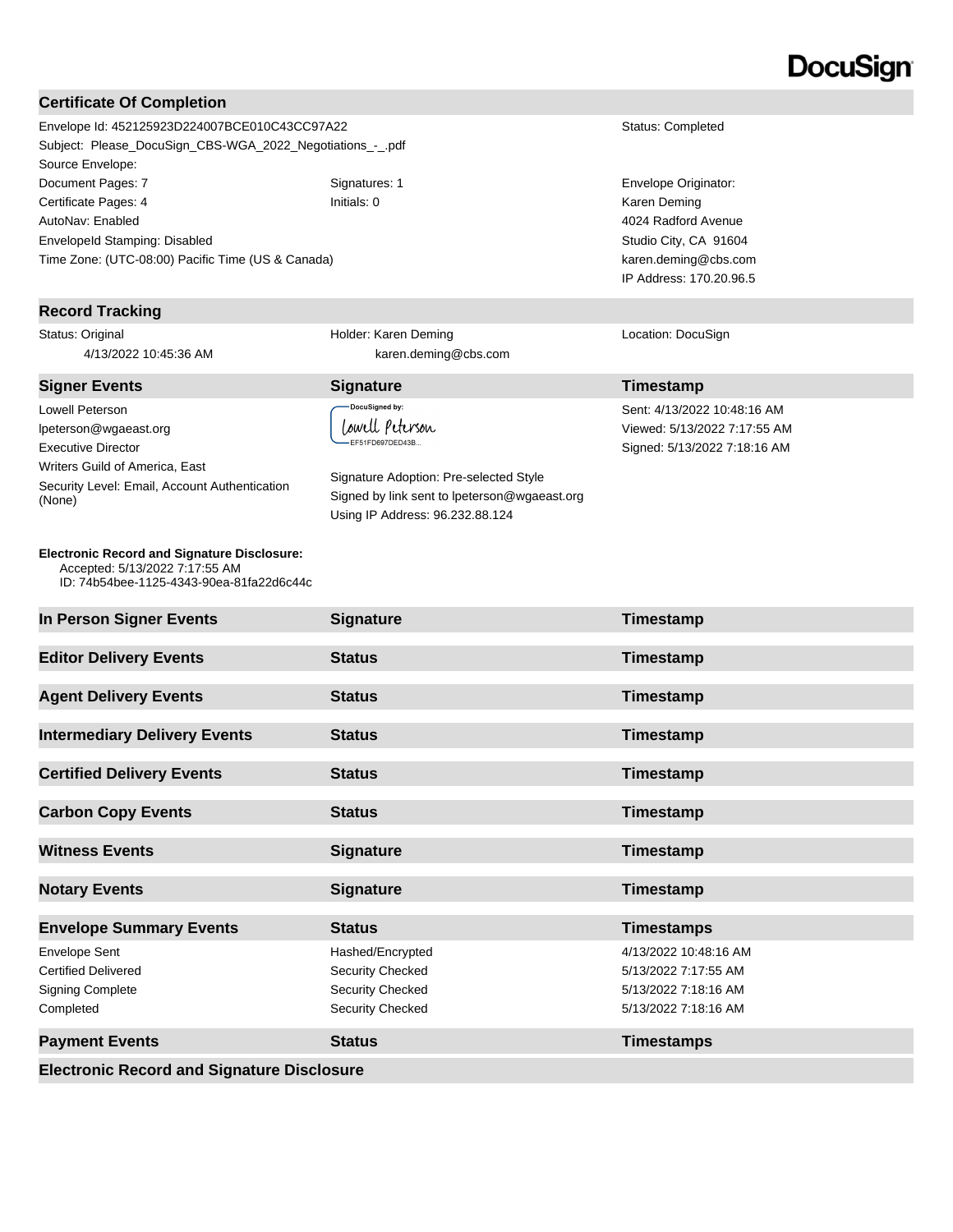# **ELECTRONIC RECORD AND SIGNATURE DISCLOSURE**

From time to time, ViacomCBS Corporation (we, us or Company) may be required by law to provide to you certain written notices or disclosures. Described below are the terms and conditions for providing to you such notices and disclosures electronically through the DocuSign system. Please read the information below carefully and thoroughly, and if you can access this information electronically to your satisfaction and agree to this Electronic Record and Signature Disclosure (ERSD), please confirm your agreement by selecting the check-box next to 'I agree to use electronic records and signatures' before clicking 'CONTINUE' within the DocuSign system.

# **Getting paper copies**

At any time, you may request from us a paper copy of any record provided or made available electronically to you by us. You will have the ability to download and print documents we send to you through the DocuSign system during and immediately after the signing session and, if you elect to create a DocuSign account, you may access the documents for a limited period of time (usually 30 days) after such documents are first sent to you. After such time, if you wish for us to send you paper copies of any such documents from our office to you, you will be charged a \$0.00 per-page fee. You may request delivery of such paper copies from us by following the procedure described below.

# **Withdrawing your consent**

If you decide to receive notices and disclosures from us electronically, you may at any time change your mind and tell us that thereafter you want to receive required notices and disclosures only in paper format. How you must inform us of your decision to receive future notices and disclosure in paper format and withdraw your consent to receive notices and disclosures electronically is described below.

# **Consequences of changing your mind**

If you elect to receive required notices and disclosures only in paper format, it will slow the speed at which we can complete certain steps in transactions with you and delivering services to you because we will need first to send the required notices or disclosures to you in paper format, and then wait until we receive back from you your acknowledgment of your receipt of such paper notices or disclosures. Further, you will no longer be able to use the DocuSign system to receive required notices and consents electronically from us or to sign electronically documents from us.

# **All notices and disclosures will be sent to you electronically**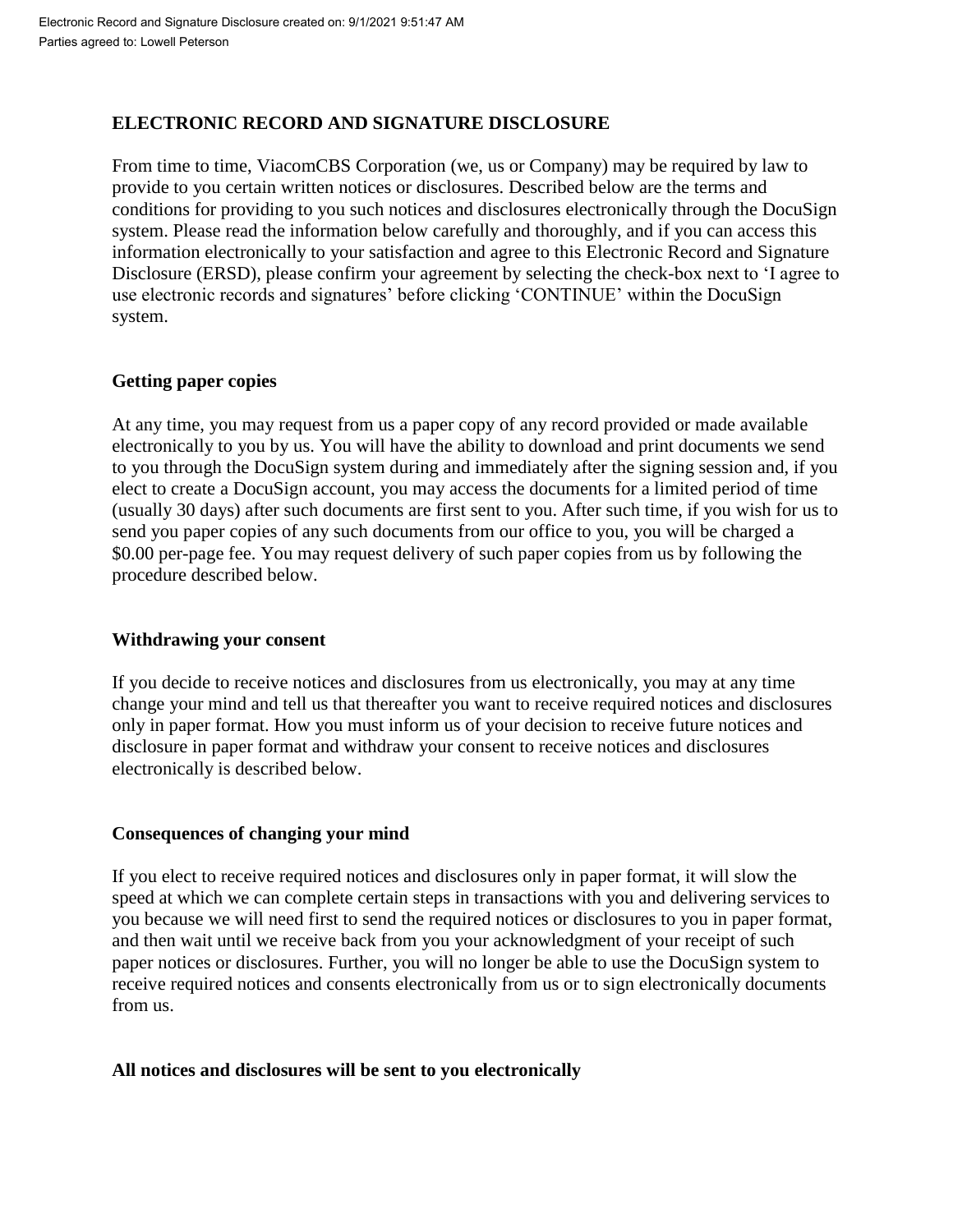Unless you tell us otherwise in accordance with the procedures described herein, we will provide electronically to you through the DocuSign system all required notices, disclosures, authorizations, acknowledgements, and other documents that are required to be provided or made available to you during the course of our relationship with you. To reduce the chance of you inadvertently not receiving any notice or disclosure, we prefer to provide all of the required notices and disclosures to you by the same method and to the same address that you have given us. Thus, you can receive all the disclosures and notices electronically or in paper format through the paper mail delivery system. If you do not agree with this process, please let us know as described below. Please also see the paragraph immediately above that describes the consequences of your electing not to receive delivery of the notices and disclosures electronically from us.

# **How to contact ViacomCBS Corporation:**

You may contact us to let us know of your changes as to how we may contact you electronically, to request paper copies of certain information from us, and to withdraw your prior consent to receive notices and disclosures electronically as follows: To contact us by email send messages to: tracy.walker@viacomcbs.com

# **To advise ViacomCBS Corporation of your new email address**

To let us know of a change in your email address where we should send notices and disclosures electronically to you, you must send an email message to us at tracy.walker@viacomcbs.com and in the body of such request you must state: your previous email address, your new email address. We do not require any other information from you to change your email address.

If you created a DocuSign account, you may update it with your new email address through your account preferences.

# **To request paper copies from ViacomCBS Corporation**

To request delivery from us of paper copies of the notices and disclosures previously provided by us to you electronically, you must send us an email to tracy.walker@viacomcbs.com and in the body of such request you must state your email address, full name, mailing address, and telephone number. We will bill you for any fees at that time, if any.

### **To withdraw your consent with ViacomCBS Corporation**

To inform us that you no longer wish to receive future notices and disclosures in electronic format you may: